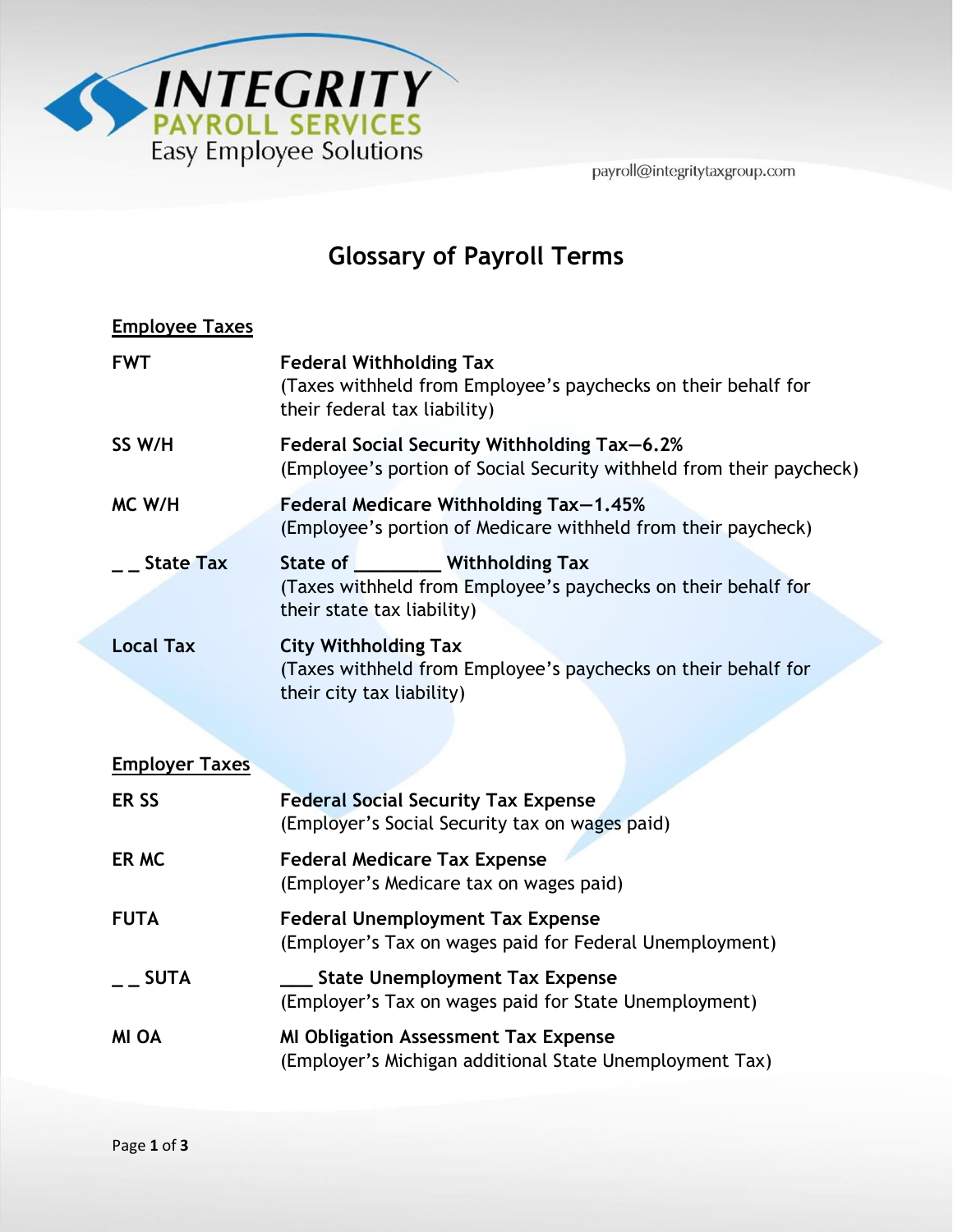

payroll@integritytaxgroup.com

### **IRS Publications**

| 15       | Circular E - Employer's Tax Guide              |
|----------|------------------------------------------------|
| 15-A     | <b>Employer's Supplemental Tax Guide</b>       |
| $15 - B$ | <b>Employer's Tax Guide to Fringe Benefits</b> |
| 51       | Circular A - Agricultural Employer's Tax Guide |

#### **Federal Forms**

| $W-2$            | <b>Wage and Tax Statement</b>                                     |
|------------------|-------------------------------------------------------------------|
| $W-3$            | <b>Transmittal of Wage and Tax Statements</b>                     |
| $W-4$            | <b>Employee's Withholding Allowance Certificate</b>               |
| $1-9$            | <b>Employment Eligibility Verification</b>                        |
| 940              | Employer's Annual Federal Unemployment (FUTA) Tax Return          |
| 941              | <b>Employer's Quarterly Federal Tax Return</b>                    |
| Schedule B (941) | <b>Report of Tax Liability for Semiweekly Schedule Depositors</b> |
| 943              | <b>Employer's Annual Tax Return for Agricultural Employees</b>    |
| 944              | <b>Employer's Annual Federal Tax Return</b>                       |
| 945              | Annual Return of Withheld Federal Income Tax (nonpayroll)         |
| 1096             | Annual Summary and Transmittal of US Information Returns          |
| 1099-MISC        | <b>Information Return Reporting Miscellaneous Income</b>          |

#### **Indiana**

| $WH-1$  | Indiana Withholding Tax Voucher                              |
|---------|--------------------------------------------------------------|
| $WH-3$  | <b>Annual Withholding Tax Form</b>                           |
| $WH-4$  | Employee's Withholding Exemption & County Status Cerfiticate |
| $UC-5A$ | <b>Quarterly Payroll Report</b>                              |
| $UC-1$  | <b>Quarterly Contribution Report</b>                         |
|         |                                                              |

Page **2** of **3**